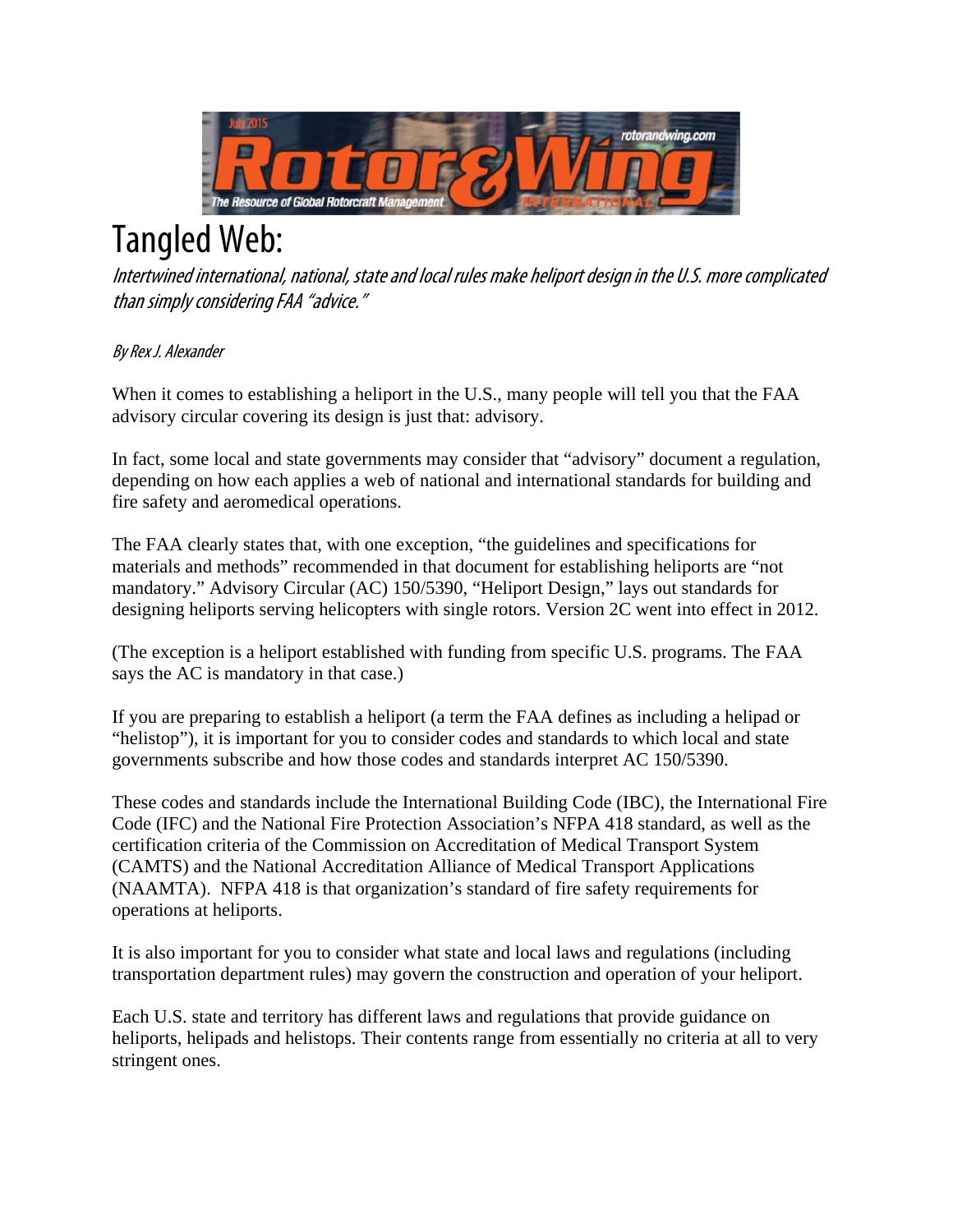In addition, many large cities have their own regulations and codes governing heliports. These include Chicago, New York, Newark, Los Angeles and Seattle. As is the case with the states, the cities' criteria can range from very minimal to the very stringent.

It is impossible to cover all of these in one article, so I will focus on the broader standards upon which many state and local rules are based.

AC 150/5390 is the only set of criteria published in the U.S. by the FAA regarding heliport design. It is, therefore, the de facto criteria in the country.

The FAA has conducted significant research in developing criteria that encourages safety in the heliport environment. The agency has not detailed this research as succinctly as one would hope, but it has been extensive. (The studies used in developing AC 150/5390 are available through the National Technical Information Service at https://www.ntis.gov).

That research includes a 1988 study on the minimum required heliport airspace under visual flight rules; a 1991 study on designing heliport VFR airspace based on helicopter performance; analyses of helicopter mishaps at heliports, airports and unimproved sites; a 1992 study of helicopter accident risk exposure near those sites; and a 1994 study on obstacle-rich environments around VFR heliports.

AC 150/5390's guidelines therefore are built on a solid foundation. Independent analysis of NTSB data on heliport accidents has found a significant link between the lack of compliance with FAA safety criteria and reported and avoidable accidents.

(Federal Aviation Regulations Part 157 requires anyone planning to establish, upgrade, alter or deactivate a heliport to notify the FAA. Failure to do so is the primary reason why most of the more hazardous heliports in the U.S. fail to meet standard safety criteria as outlined by the FAA, NFPA, IBC and IFC.)

The foundation of research is one reason other standards-setting groups rely on the FAA's guidance.

The primary standards-setting organization in this case is the International Code Council, which publishes IBC and IFC. Numerous governments throughout the U.S. have adopted these codes and require them to be followed in their jurisdictions. (The IBC and IFC documents can be reviewed online at http://publicecodes.cyberregs.com/icod/.)

Specific to the aeromedical industry, CAMTS and NAAMTA provide additional criteria on heliports. They are important because some states require an operator to gain CAMTS or NAAMTA certification before they will allow it to conduct aeromedical missions within their borders. These include Colorado, Maryland, Massachusetts, New Hampshire, Rhode Island, Utah and Washington. Some counties in California also require accreditation to these standards.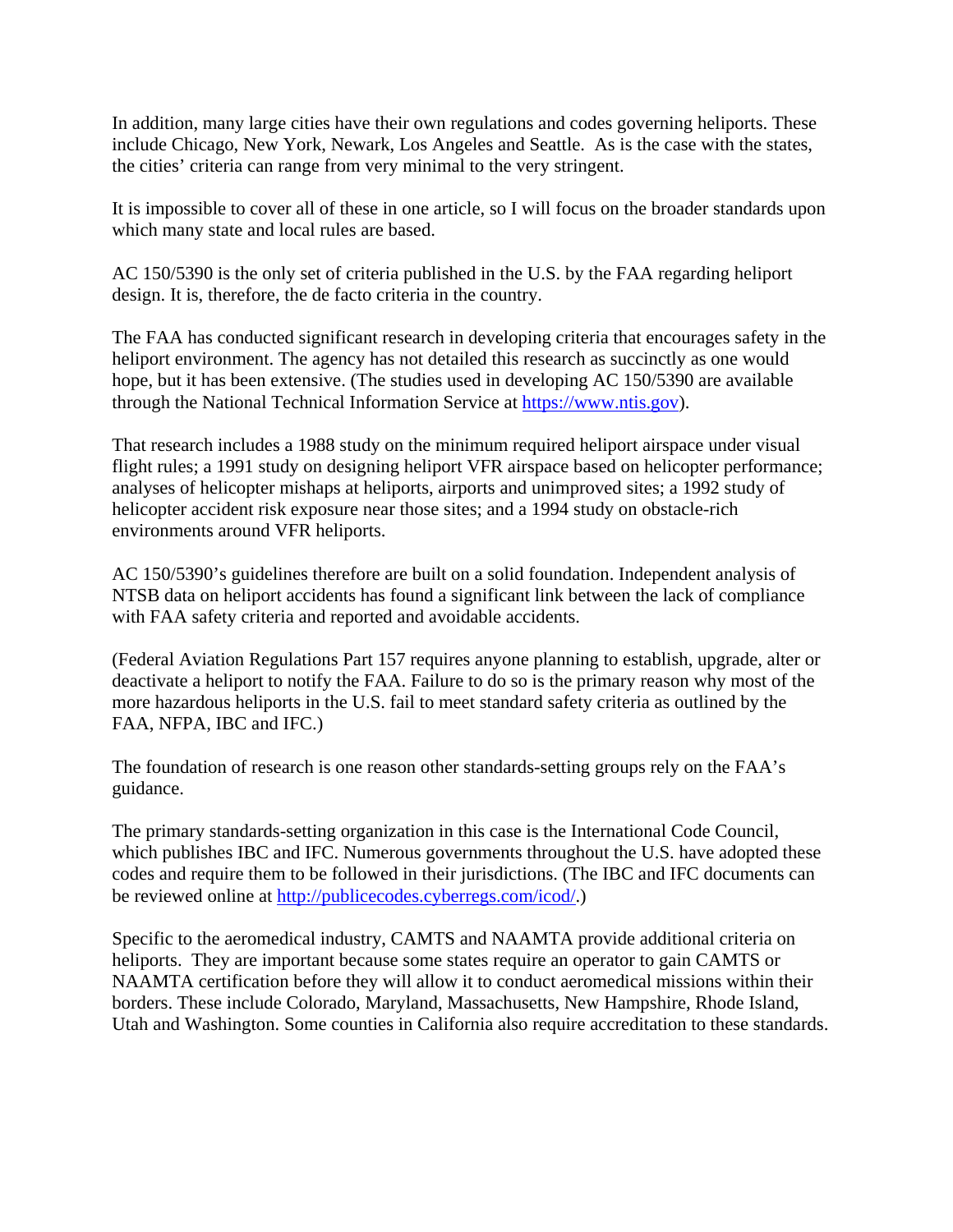These state, city and county legal requirements for compliance with IBC, IFC, NFPA, CAMTS or NAAMTA standards are what effectively can transform FAA guidelines into regulations in some jurisdictions.

There is a cascade effect between the different organizations and their standards for heliports. While a municipality may have adopted one criteria set, other criteria more than likely still will apply in its jurisdiction because of the interrelationship of the standards. Consider one example. Chapter 20 of the IFC covers aviation facilities. Its Section 2007.1 states that helistops and heliports on buildings shall be maintained in accordance with the chapter and that they "shall be constructed in accordance with the International Building Code." Chapter 4 of the IBC (in section to 412.7.4) stipulates "rooftop heliports and helistops shall comply with NFPA 418."

NFPA 418 says, in section 4.2.2, that the "design of the heliport, including all of the aeronautical components, shall be in accordance with" AC 150/5390.

Another example is section 05.10.00 of CAMTS' accreditation standards. It says a hospital helipad "must have at least one clear final approach and takeoff area" in accordance with AC 150/5390.

CAMTS also says an FAA Form 5010-5 "Airport Master Record" must be available for the helipad. This, in essence, requires CAMTS-accredited operators to have the heliports they serve be evaluated by the FAA and found to be in compliance with AC 150/5390 (to the extent deemed necessary by the FAA inspector).

Here's another. Section 4.5.0 of NAAMTA's "Medical Transport Accreditation Standards" says a hospital's helipad and heliport must be in accordance with AC 150/5390.

All of these various guidelines and standards are intended to ensure the safety of a heliport's operations. The risk of an accident at a heliport that does not conform to FAA and other guidelines extends far beyond the heliport's confines and the pilots and passengers onboard the helicopter.

Other risks include hazards to the surrounding community, as well as a potential reaction from the community that could lead to a shutdown of —or severe restrictions on—the heliport and the operators who use it.

If you are considering establishing or upgrading a heliport, you would do well to understand all of the rules and codes that may apply to your project.